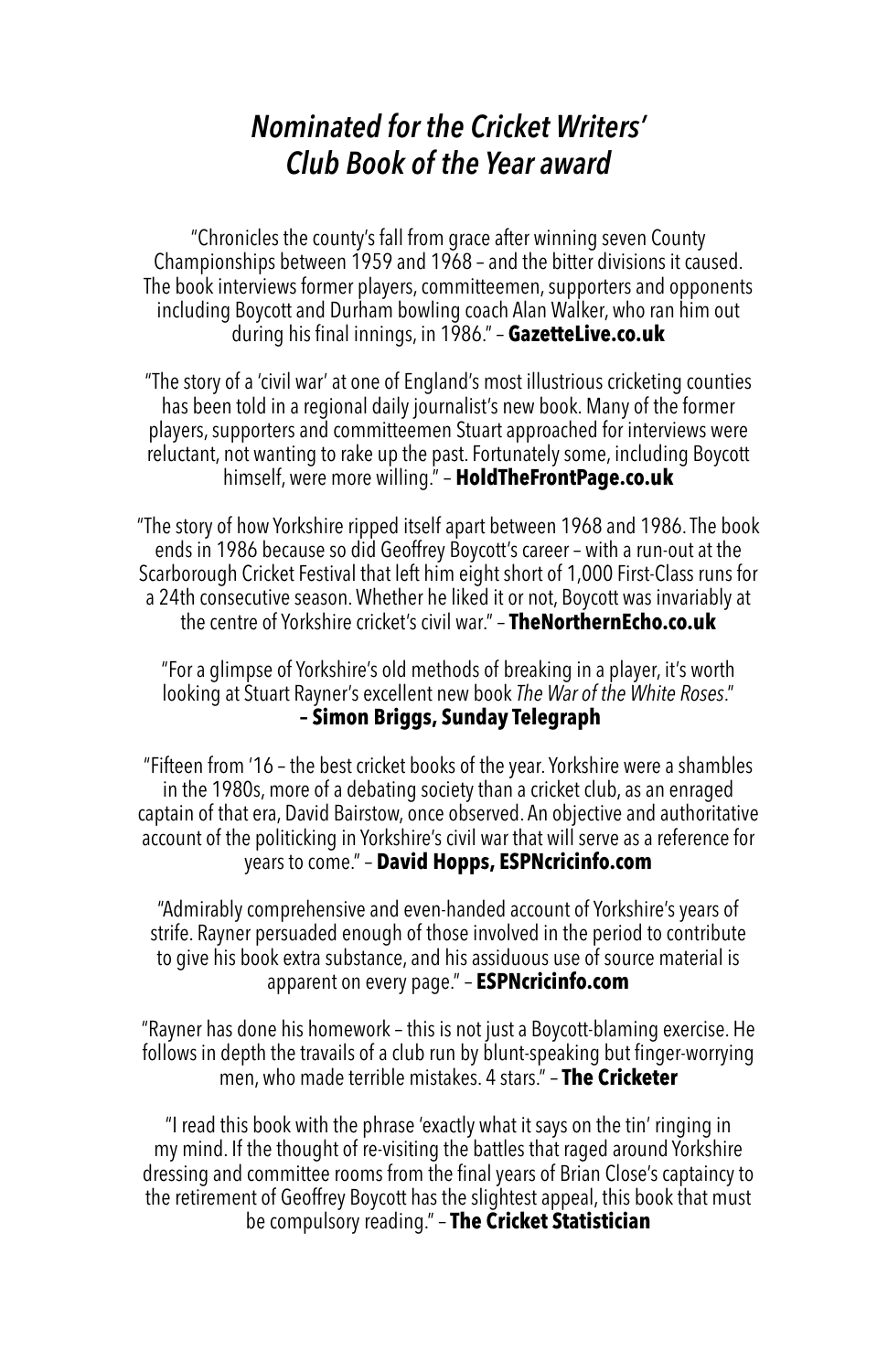"Rayner's open-minded approach delivers a thorough history of Yorkshire's disharmony, from the dysfunctional committee that was overthrown by advocates of Boycott, to the controversial dismissal of Ray Illingworth after he had helped Yorkshire to lift their first major trophy in 14 years." – **All Out Cricket**

"Revisits this turbulent time with a different agenda, to tell the story from a neutral's perspective, without taking sides, without casting judgements. He has done an admirable job in that respect. The account has enough substance and depth to be recommended as the definitive, detailed account of what happened in those turbulent years." – **Backspin** 

"Charts Yorkshire cricket's civil war, centered on batting great Geoffrey Boycott over 30 years ago, remarkably coincides with renewed hostilities in the county over his attempt to join the board. Yorkshire director of cricket Martyn Moxon's fierce opposition to Boycott since they played in the same team in the Eighties is revealed in *The War of the White Roses*, written by Yorkshire expert Stuart Rayner." – **Charles Sale column, Daily Mail**

"One of the best cricket books in a while. Even though I lived through it, cannot help thinking 'How did that happen?'" – **PeakFan's Derbyshire Cricket Blog**

"*The War Of The White Roses* – the story of Yorkshire CCC's civil war – would make a great film: cricket's version of The Damned United." – **Mike Lewis of the Cambrian News**

"As Geoffrey Boycott prepares to take on the Yorkshire cricket establishment once more a new book examines the biggest clash between them." – **Craven Herald**

"*The War of the White Roses* chronicles the in-fighting which followed Yorkshire's fall from grace. In 1968 they won the Championship for a seventh time in ten years but refused to give Illingworth a contract, and Fred Trueman announced his retirement." – **Scarborough Review**

"A good buy for anyone who has followed Geoff Boycott's stint with Yorkshire." – **RajeshKumarCricketStatistician.com**

"As a Lancastrian I certainly started out keen to read this book, but I was surprised at just what a grip it took on my attentions. That can only be as a result of the quality of the writing which is impressive." - Martin Chandler, CricketWeb.net

"There seem to be no half measures of people's feelings towards one of the most successful opening batsmen in the history of the game: either a like or dislike but Rayner has interviewed a broad spectrum of people whose reminiscences make for a compelling and wholly fair read. One hopes that, after this initial book, Stuart Rayner will bring further books to our shelves."

– Andrew Roberts, Cricket Statistics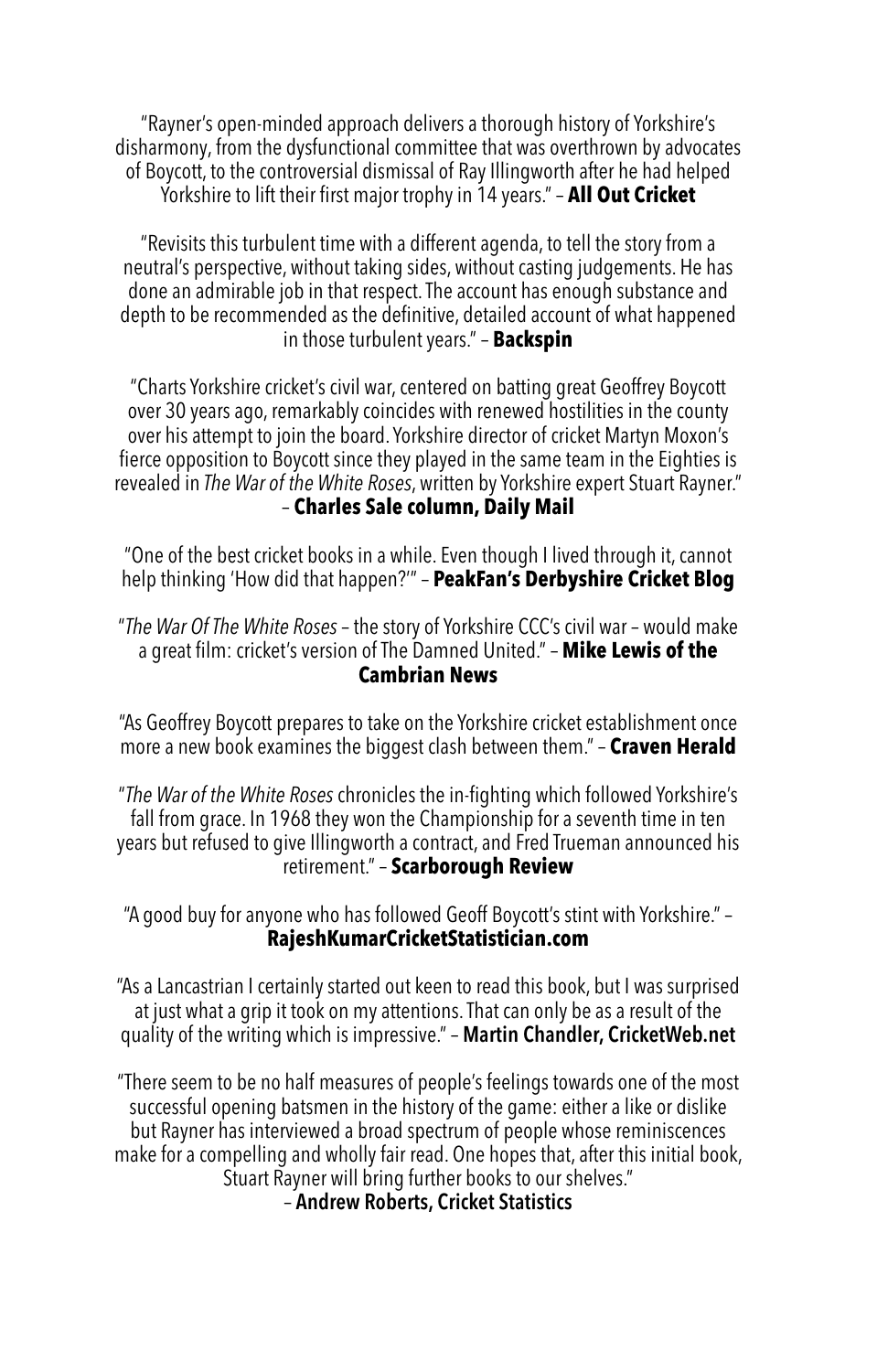### "Excellent!"

The Telegraph

# THE WAR OF THE WHITE ROSES Yorkshire Cricket's Civil War 1968–1986

Stuart Rayner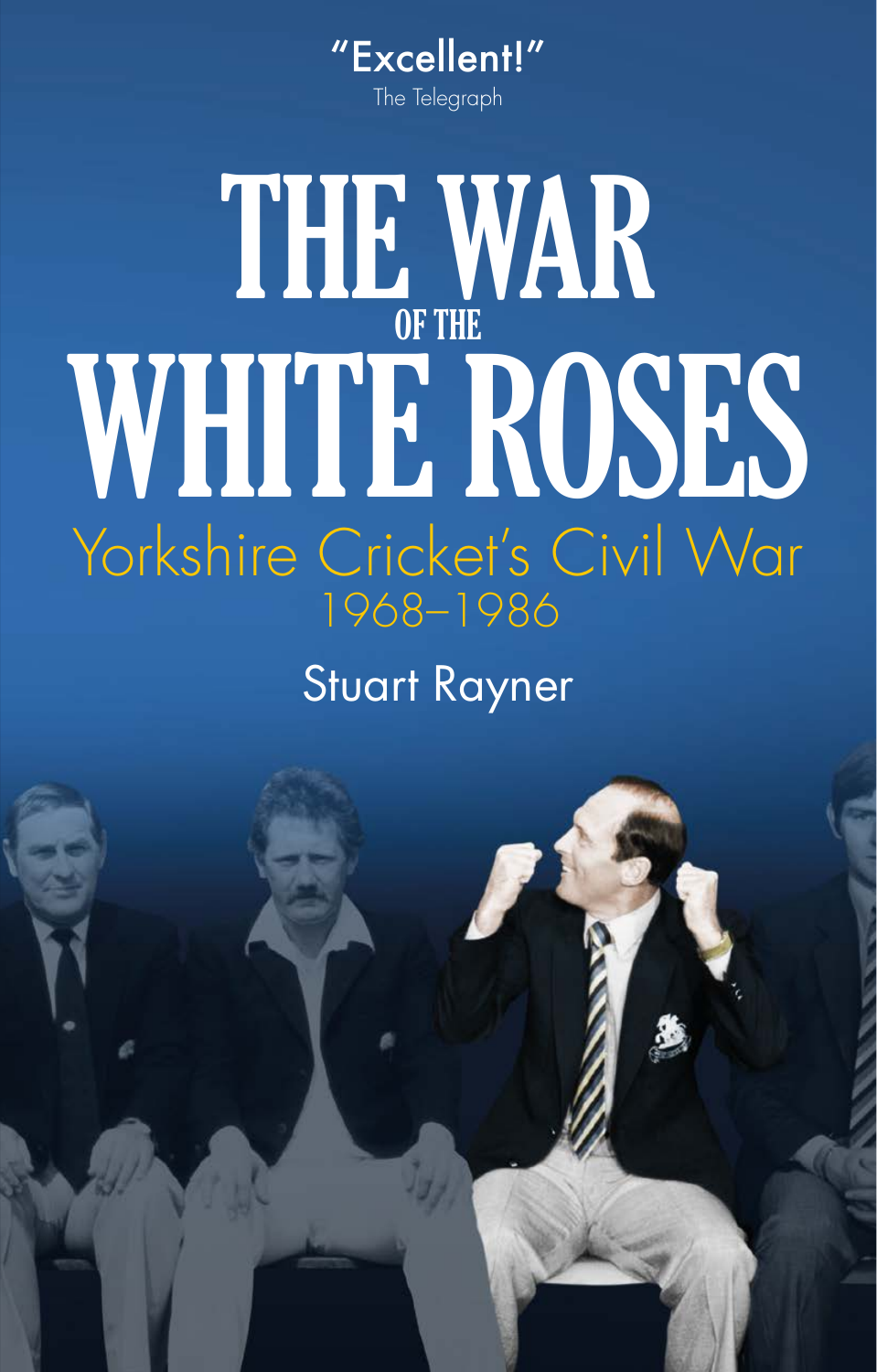### Contents

| Introduction and Acknowledgements 9                                           |
|-------------------------------------------------------------------------------|
| Foreword by Chris Waters 14                                                   |
| An Era Ends, An Error Begins<br>17                                            |
| 'You've Had A Good Innings'<br>31                                             |
| 49                                                                            |
| 'A Giant Among Pygmies'<br>61                                                 |
|                                                                               |
| The Purge $\ldots \ldots \ldots \ldots \ldots \ldots \ldots \ldots \ldots 94$ |
|                                                                               |
|                                                                               |
| An Alternative Emerges Slowly 142                                             |
| The Cruellest of Sackings 156                                                 |
| 'Oh Christ, They're Back!' 176                                                |
|                                                                               |
| Pantomime by the Seaside 208                                                  |
|                                                                               |
|                                                                               |
|                                                                               |
| Power Without Responsibility. 278                                             |
|                                                                               |
|                                                                               |
|                                                                               |
|                                                                               |
|                                                                               |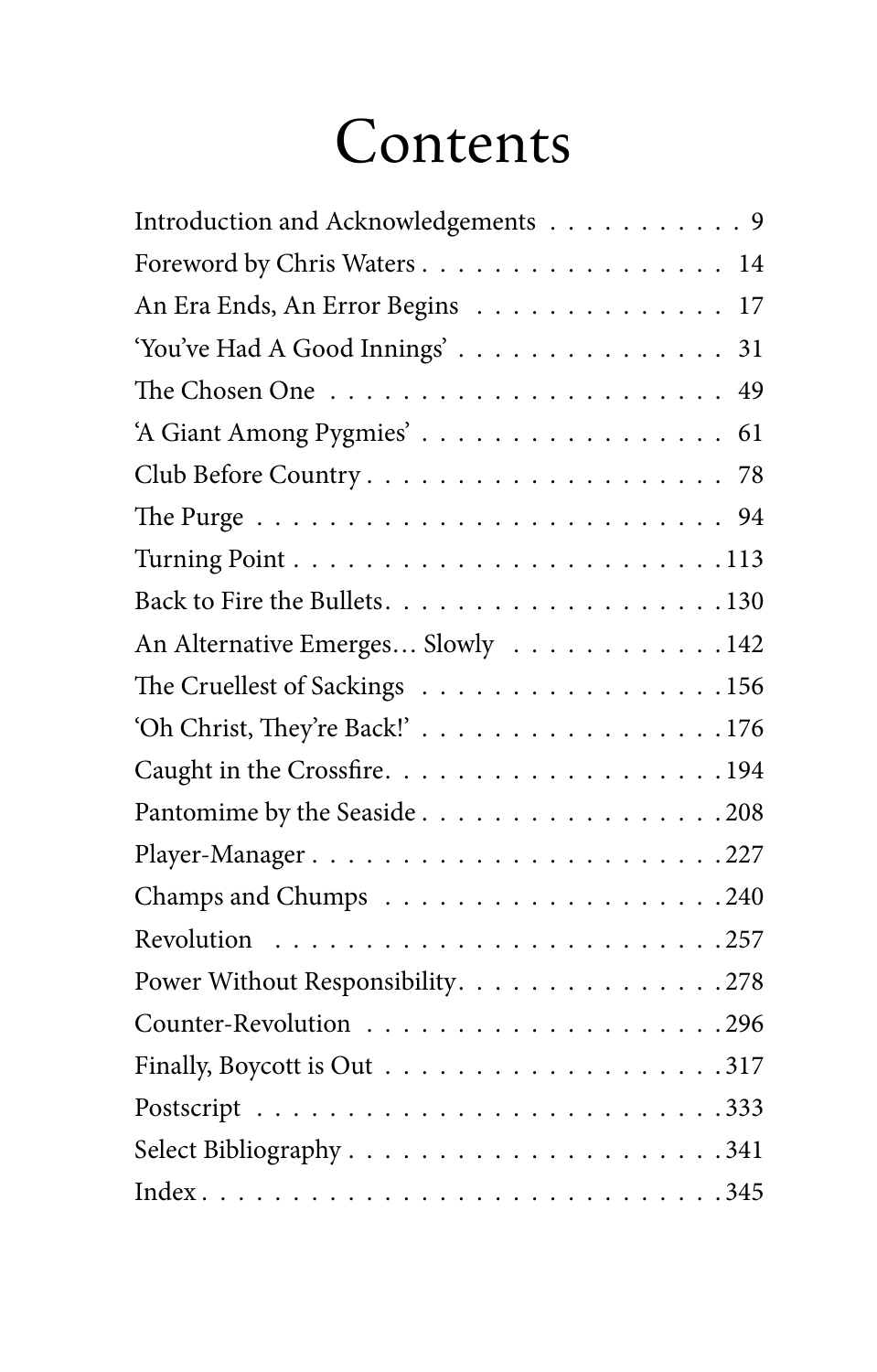1

## <span id="page-4-0"></span>An Era Ends, An Error Begins

ORKSHIRE'S third straight County Championship title had not yet been confirmed and already their secretary, John Nash, was getting big ideas. 'I hope **Y** ORKSHIRE'S third straight County Championship title had not yet been confirmed and already their secretary, John Nash, was getting big ideas. 'I hope that the team now equal or beat Surrey's feat in winning the Championship in seven successive seasons,' he told the *Yorkshire Post*.

Four days earlier the White Rose County had finished their 1968 campaign by beating the team of the 1950s, Surrey, live on Yorkshire Television with five minutes to spare. While they wound their season down at the Scarborough Cricket Festival, Kent and Glamorgan still had two matches each to try to overhaul them; the last against one another. They needed more bonus points from each than any county had won all season. The headline above Nash's quotes said it all, 'All over bar the shouting'. Yorkshire won the title by 14 points.

Never mind four Championships in the next four seasons, Yorkshire would have to wait until the following millennium to get their hands on English domestic cricket's most prestigious trophy again. In 1968 such a barren spell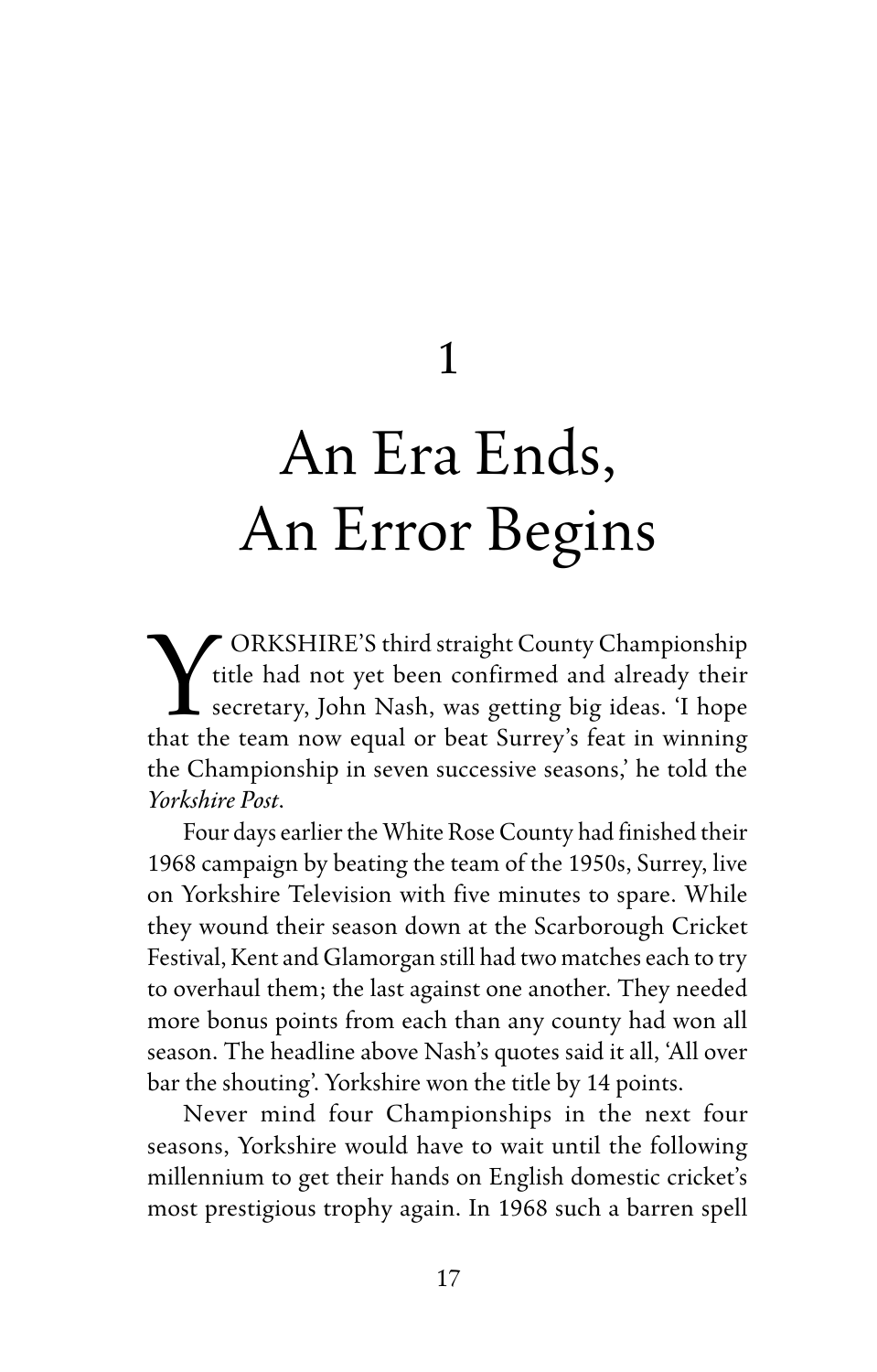would have been unthinkable but the county's complacency was one of many contributing factors. Nothing summed it up better than the dismissive response of cricket chairman Brian Sellers when Raymond Illingworth asked for the same treatment other counties gave their players, 'Let him go then, and he can take any other bugger who feels the same way.' The modern-day Yorkshire County Cricket Club, poles apart from the dysfunctional committee-run institution described in this book, is finally returning to its former glories but the sadness is it has taken nearly half a century and so much wasted talent. The civil war whose roots lie in the glory of 1968 ripped the club apart for decades.

The county's passion for its 'national' sport can be a strength and a weakness, making the highs higher and the lows lower. Between 1968 and 1986 it too often brought the worst out of the club, its players and supporters. 'It was like a serial war,' admits Bryan Stott, who opened the batting for Yorkshire from 1952 to 1963 and served on the committee between 1982 and 1993. '[It was] very, very upsetting when you knew how good it could be for the players. I feel really sorry for the lads that had to play cricket for us at that time. You need all the support you can get when you play for Yorkshire because you've got some super-critical spectators. If they think you're an idiot, they tell you you're an idiot. It was such a disappointing time because the outcome could have been so different.'

Cricketers who had spent their lives dreaming of playing for or captaining Yorkshire would end up wishing they never had. Promising careers ended prematurely, huge amounts of potential went unfulfilled. What ought to have been a game played for fun turned into a job that made lives a misery, and not only for those directly involved. Wives and children were abused and friendships broken off; team-mates became enemies and fans turned on one another. Tens of thousands of pounds that could have been spent on cricket were frittered away in an attempt to settle old scores but all it did was widen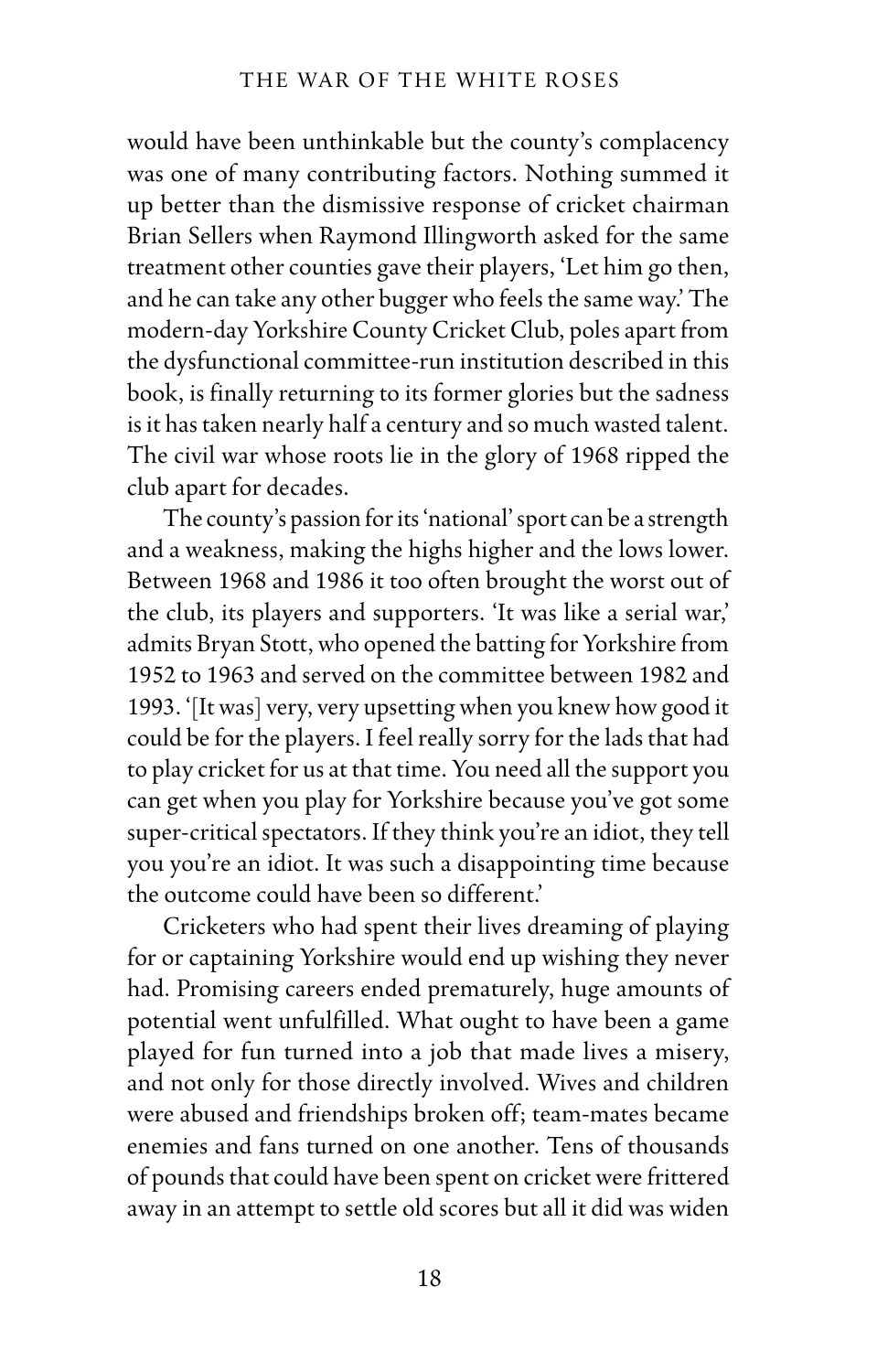divisions and enrich lawyers. If it was a war – and at times that word was not as far-fetched as it ought to have been – it was often war by proxies. Many of the flashpoints were laughably childish, some illegal, from colleagues refusing to speak to one another or sabotaging their team's chances of winning to secretly-taped conversations and obscene phonecalls. A committee loaded with experience of playing first-class cricket was swept aside by a group of supporters with none, only for some of the key figures to switch sides and launch a counter-revolution. One player rose above it with a metronomic consistency that at its best was world-class, yet Geoffrey Boycott was as passionately hated by some who were supposed to be on his side as he was loved by others. It was a period so extraordinary it could probably never be repeated, but however uncomfortable they can be at times, its stories need to be told to ensure it is not.

Even in the good times in-fighting was part of Yorkshire cricketing life but in 1968 so was winning trophies. The 1968 title was their sixth of the 1960s, taking them to 29 outright (plus one shared with Middlesex in 1949). Nearly 50 years on, Surrey's 18 is the closest any rival has got. It was not just the other counties they bested, even the Australians were beaten – by an innings and 69 runs. England needed five attempts to defeat the tourists in the 1968 Ashes, and the Australians came to Bramall Lane in July 1-0 up after two Tests. 'Yorkshire, in the field, looked an infinitely better team than the England Test one,' *Wisden* opined. 'From 1963 onwards they were probably the strongest collective unit the Championship has had,' Stott argues.

'Individually the team of the 1960s wasn't as good as the team of the 1950s, nor probably the 1920s or the 1930s, but it had that special all-for-one-one-for-all approach that probably set it apart,' explains Richard Hutton, who made his debut in 1962, following in the footsteps of his father Len, who played from 1934–55. At first glance, Nash's optimism that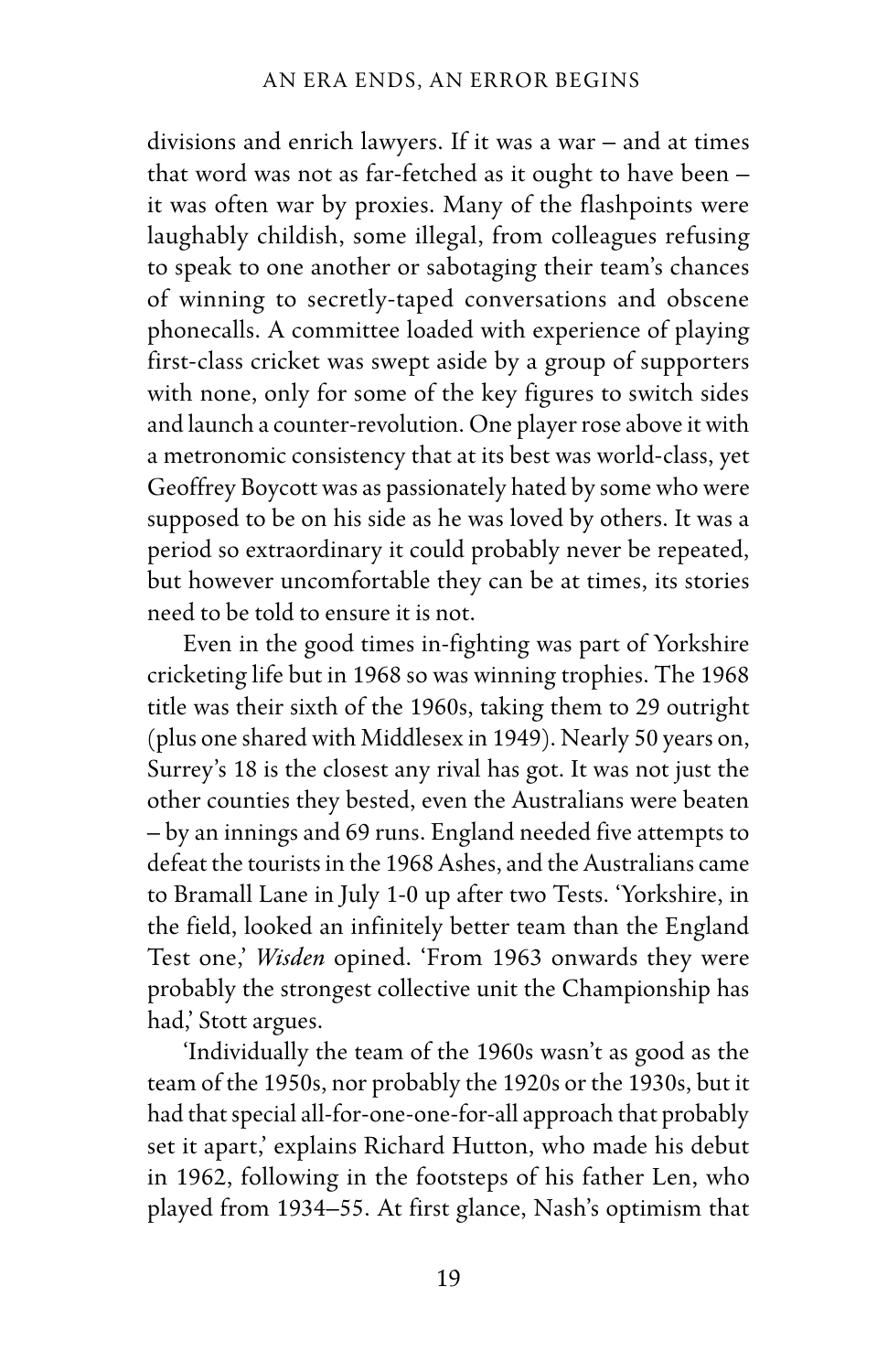Yorkshire's dominance could extend into the 1970s seemed well founded. For the first time in the club's history they had done a Championship double – Bob Platt's second XI winning the Minor Counties title without losing a game. 'We were far superior,' argued left-arm seamer Mike Bore, who took 39 wickets in 11 matches that season.

Not everyone, though, saw as rosy a picture. As the *Yorkshire Post*'s cricket correspondent since 1934, Jim Kilburn placed the bar high when judging the county's cricket team. 'Jim used to set his standard on Leonard [Hutton] as a batsman and Bill Bowes as a bowler,' explains Stott. 'If you didn't come up to that standard, you might just get a mention that you were in that team. If you came above that standard, you would get a mention because Jim thought you were good enough. It was accepted because Jim had seen the Yorkshire team play at that level. It was a wonderful yardstick.' Kilburn was unimpressed by what he saw in 1968. 'When the definitive history of Yorkshire cricket comes to be written the season of 1968 is not likely to form an outstanding chapter,' began his review of the campaign. 'The overall impression will be of a year without exceptional satisfaction.' He added, witheringly, 'In day-by-day, week-in, week-out performances they suggested competence, adequacy for general purposes rather than greatness.'This was essentially the team rebuilt in the late 1950s reaching the end of its natural cycle. Its average age was nearly 32 and the public, as well as the committee, were eager for fresh faces.

What Kilburn also recognised, and Nash possibly did not, was that in 1968 even the staid world of cricket was changing. In true Yorkshire style, the county's cricket club stubbornly refused to change with it. Bore recalled Fred Trueman leading 'a bit of a revolt' when the club brought in athletics coach Alan Whitehead to work on the players' sprinting skills. In 1968 bonus points were introduced for batting and bowling in an ongoing crusade to promote 'brighter cricket' and give something to play for when the British weather made draws inevitable. Even though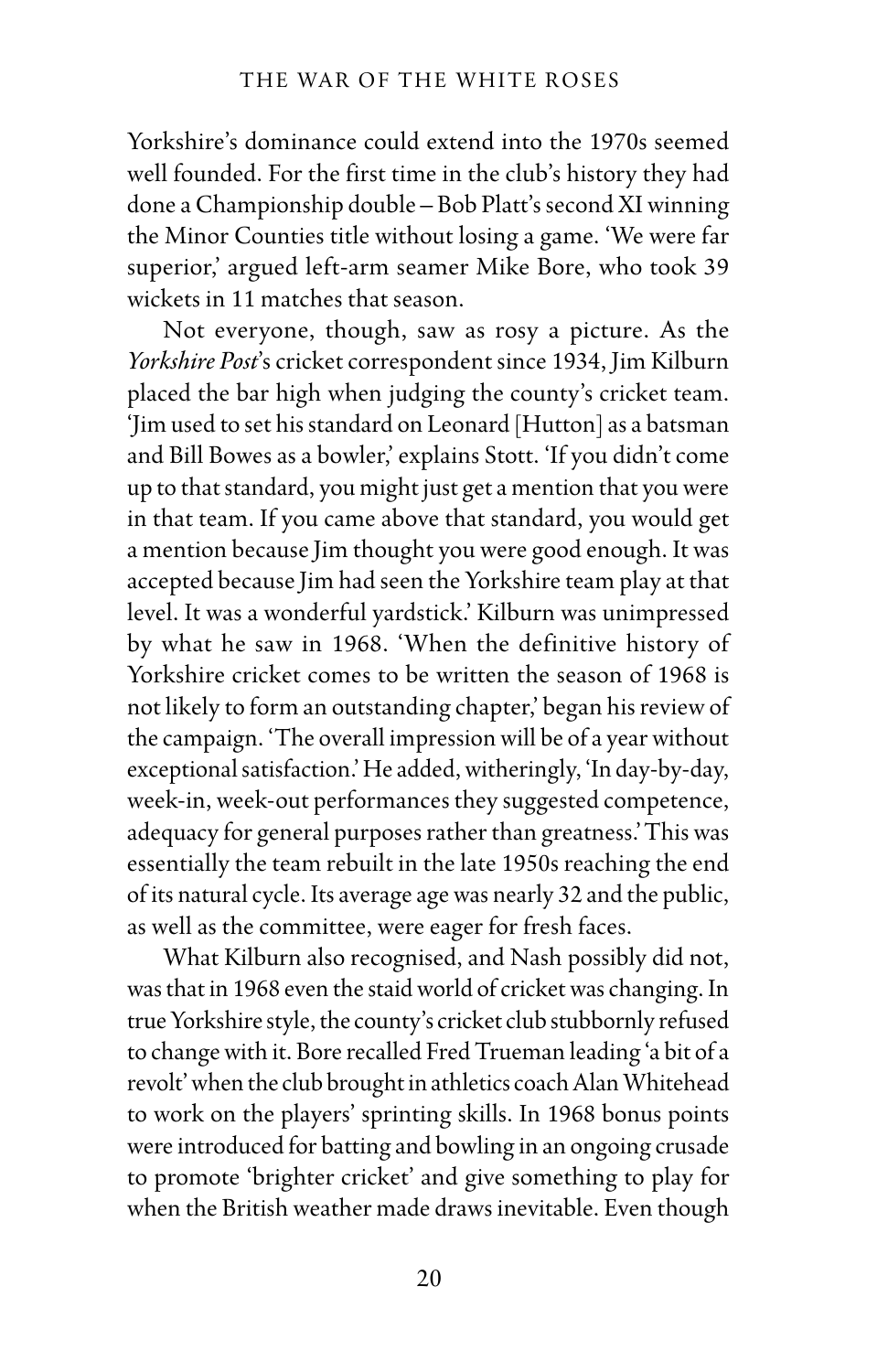they had earned them the 1968 pennant – second-placed Kent won one more game – Yorkshire nevertheless looked down their noses at bonus points, seemingly regarding the very idea of trying to gain them as undignified. Limited-overs cricket, another modern development many in the county disparaged, was starting to take hold and in 1970 pitches were covered, tipping the balance from bowlers to batsmen and changing the skills both required.

Most significantly for Yorkshire, 1968 was the first year counties were allowed to employ overseas professionals. Not only did they stand alone in refusing to, it would be another 23 years before they even permitted anyone born outside their borders to represent them. It was Yorkshire officialdom to a tee – unashamed pride and a stubborn refusal to move with the times mixed with an arrogant belief that those spawned within their boundaries made up some sort of cricketing master race. Expectant mothers would often not be allowed out of the county without some contingency to rush them back if they went into labour early. To those from further afield or not interested in cricket it might have seemed faintly ridiculous, but to the parents denying their son his birthright would have been more ludicrous.

Until the policy was relaxed in 1991, only 29 exceptions were made. Geoffrey Keighley – born in the south of France but, like his surname, of West Riding stock – was the only one after World War Two, and one of only four to play more than 20 games. Ironically, Yorkshire cricket's most dominant figure, Lord Martin Hawke, had been born prematurely in Willingham by Stow in Lincolnshire rather than the baronial seat at Wighill Park near Tadcaster. He, his 1911 successor as captain, Tiverton-born Everard Radcliffe, Capt. Ronald Stanyforth and William Harbord were given special dispensation because they were amateurs. Ces Parkin was making his debut in 1906 when it was discovered he was born 20 yards outside Yorkshire, in Eaglescliffe, County Durham.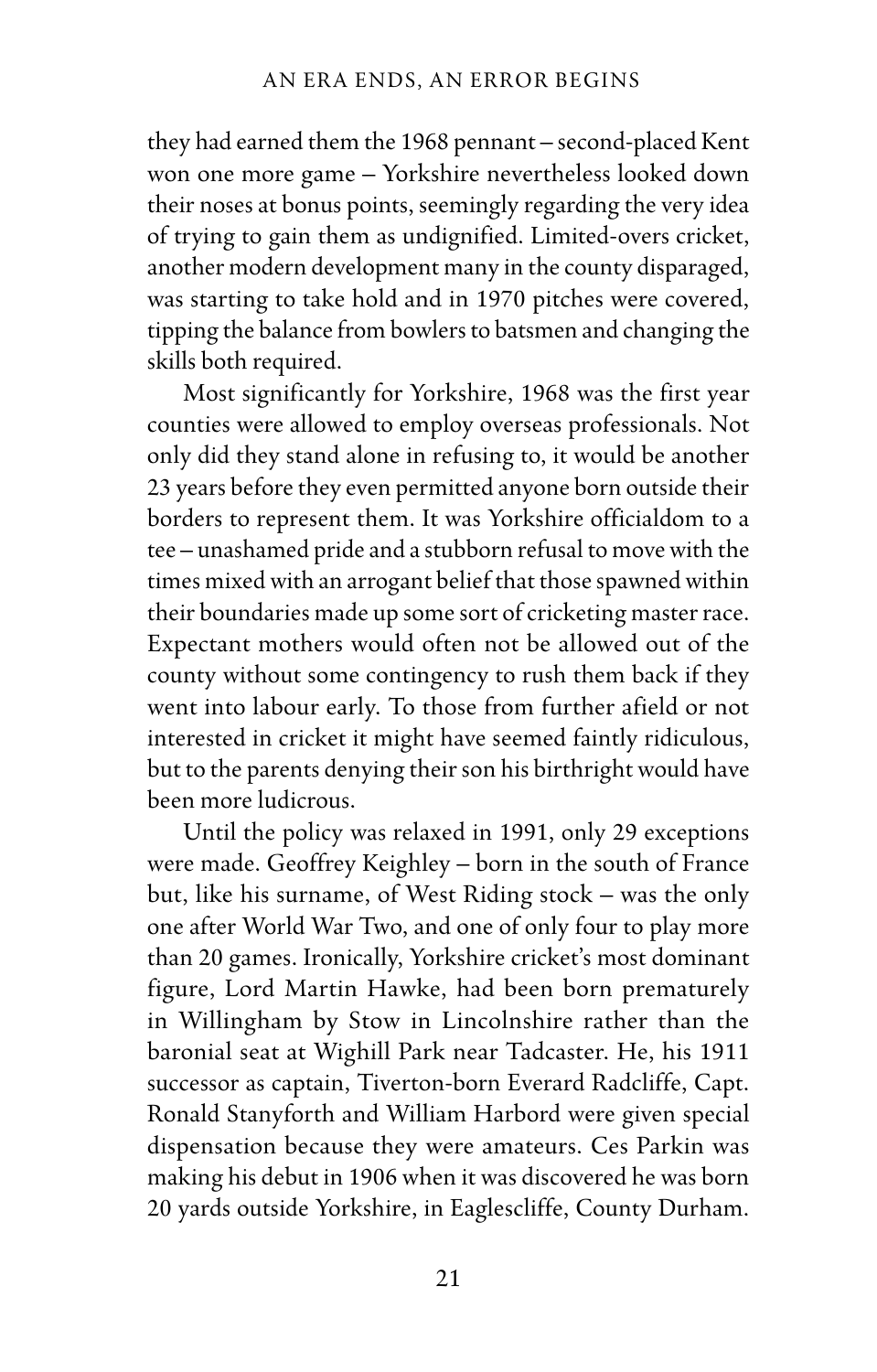He never played for the county again. He was unlucky. It took 30 years until William Blackburn was found to have been born not in Sawley, but Clitheroe. In 1964, legendary West Indian all-rounder Garfield Sobers played for Yorkshire on the Bermuda leg of a post-season tour which also took in Canada and the United States of America but there was no question of the county budging when it came to competitive cricket, so in 1968 he joined Nottinghamshire. While Yorkshire were not prepared to look 20 yards away, their 16 first-class rivals could go anywhere on the globe in search of talent. In 1971, 43 overseas professionals played county cricket.

Fortunately for Yorkshire, in the 1960s they had worldclass players of their own, not least 't'greatest fast bowler who ever lived' as Trueman liked to call himself. By 1968, however, he was having to face up to being simply t'greatest bowler who ever lived. *Wisden*'s report of his debut at Cambridge University in 1949 would go on to be a standing joke. The bible of cricket described him as 'an off-spinner' despite taking his maiden wicket with a bouncer fended to short leg. Trueman's pace was as much a matter of personal pride as his wicket tally, but by 1968 time was catching up with him. Perhaps but perhaps not tongue in cheek, Brian Close suggested it was the bowler's doing that towards the end of his career *Wisden* incorrectly recorded Trueman as being born in 1932, not 1931. He was still as skilful as ever but increasingly more reliant on his force of personality and sharp cricketing brain than the even sharper pace of years gone by.

One thing that never left Trueman was his charisma. Chris Old encountered it as soon as he walked into a Yorkshire changing room, at Bramall Lane in 1966. 'There was nobody there,' Old, Yorkshire's 12th man that day, recalls. 'All the pegs were filled. There was a newspaper in the corner with a pair of feet coming out of the bottom and the odd puff of smoke coming from it. I put my bag down quite loudly and Fred Trueman lowered the paper and said, "Who the bloody hell are you?"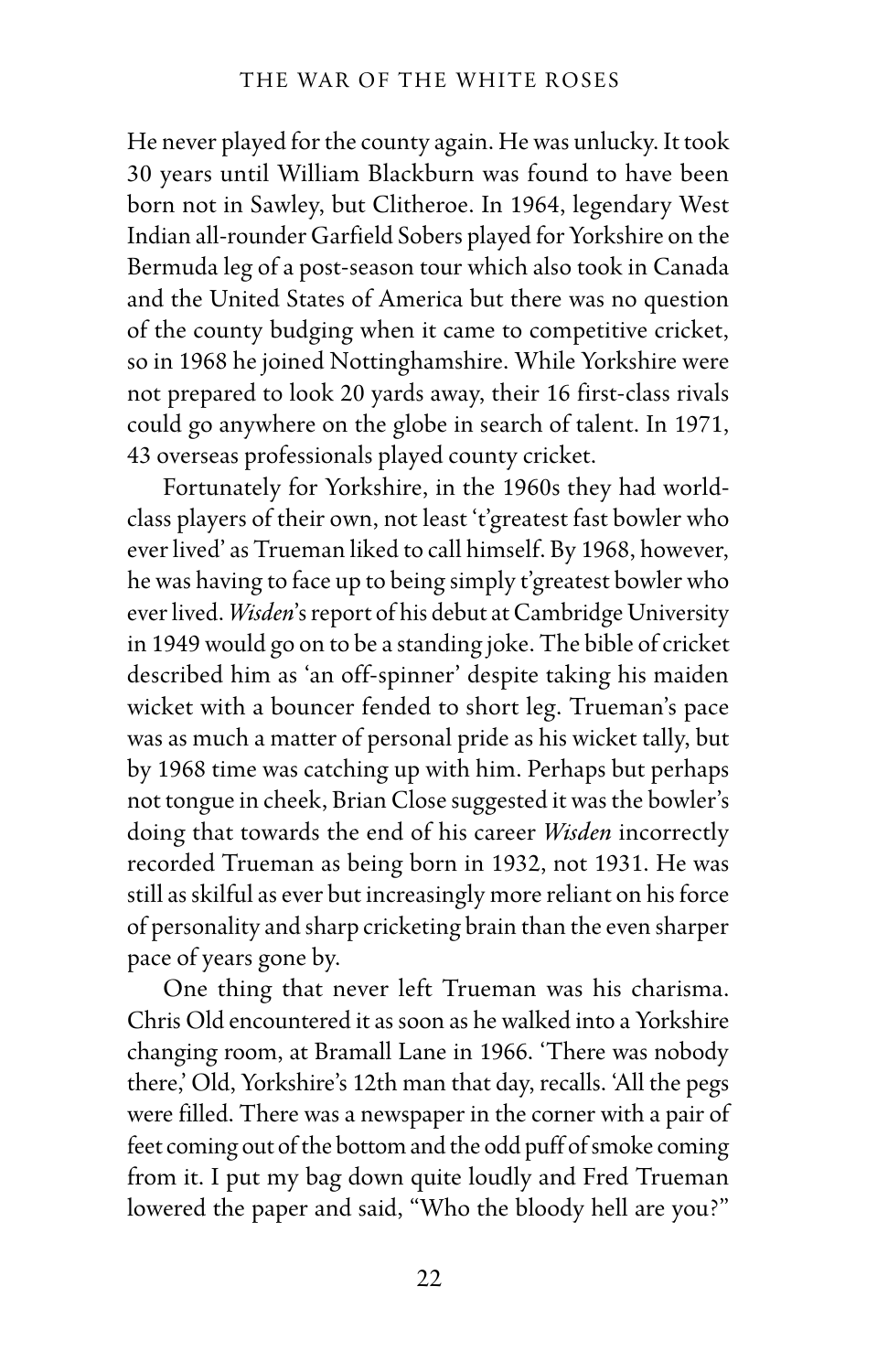When I explained he said, "They're all over at the nets. There's a bloke called Boycott there, you go bowl at him because I'm not!" That was my introduction to a Yorkshire dressing room.'

At Middlesbrough in May 1968, Yorkshire dropped Trueman.His brushes with authority and habit for cutting it fine or even turning up late for matches had cost him his place before, but it was the first time since his junior days he had been left out for cricketing reasons. The 37-year-old's place was taken by Old, a fraction over half his age. 'Fred was getting tired,' explains Stott. Richard Hutton, a team-mate and lifelong admirer, puts it more bluntly, 'I think he realised with his bowling he was a busted flush.' Trueman was only seventh in Yorkshire's 1968 bowling averages, 32nd nationally. What hurt him most about being dropped was that it was the opposition captain, Warwickshire's Alan Smith, not Close who broke the news to him.Throughout his life Trueman's relationship with authority was rarely comfortable. It is the main reason why, despite being the first bowler to 300 Test wickets, he only played in 67 of the 120 matches between his England debut and final appearance. The chips he had on either shoulder sat as uneasily with the men from Marylebone Cricket Club who ran the game as his willingness to speak his mind, and they were small-minded enough let it to influence their team selections.

Yorkshire had been just as good at making Trueman feel under-appreciated. In 1951 he was only awarded his county cap, a symbol he was now a *bona fide* first-team player with a pay rise to boot, the Monday after asking captain Norman Yardley for it in light of interest from Lancashire, Sussex and Surrey. When Yorkshire, the only first-class county not to send him a congratulatory telegram after taking 250 Test wickets, presented him with a silver tea service to mark his 300th – then unprecedented – he asked them to take it back and inscribe it. These things rankled with Trueman. In 1967 the county aggravated him further.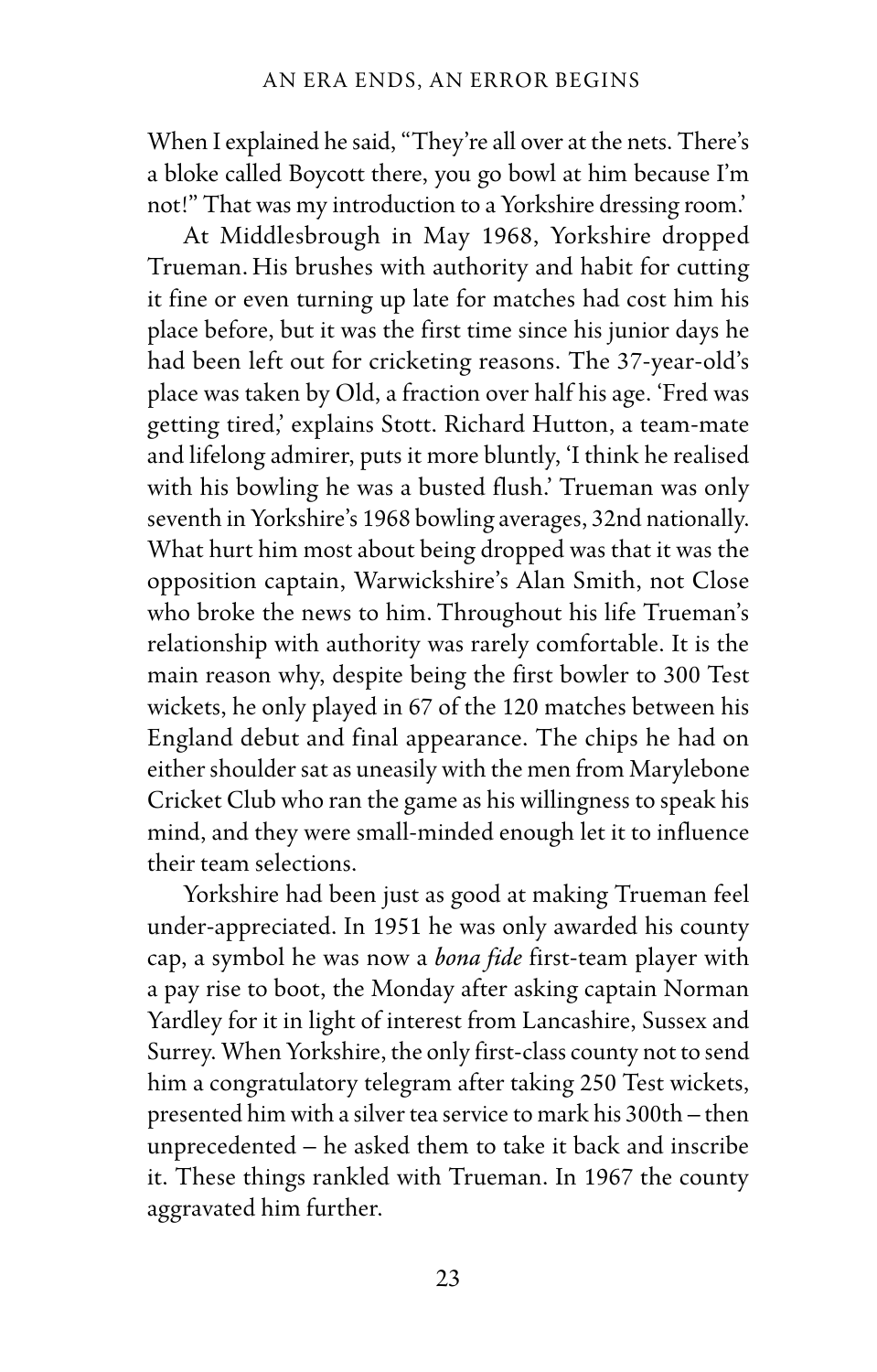#### THE WAR OF THE WHITE ROSES

After 20 years' service the bowler had qualified for a second benefit year, reward for his loyalty which would help set him up for retirement. Yorkshire had annoyed Trueman by delaying his first by a couple of years because others were ahead of him in the queue, and he missed out on a second when Ken Taylor was chosen instead for 1968. Close's suggestion of a £1,000 thank-you – a fraction of what Trueman would have earned in a benefit – was also rejected. Being left out at Acklam Park and having to face up to life as 'only' a fast-medium bowler pushed him to the edge. Trueman wanted to bow out in style before he was cynically pushed aside like so many past Yorkshire heroes. 'I do not want to play as a second-rater and would rather go now than remain on sufferance,' he wrote when announcing his retirement. First, though, he had to magic up a high to bow out on.

'I've always said the win over Australia was Fred's greatest moment in the whole of his illustrious career,' says Hutton. 'He led us to not only a win, but a win by an innings. I took the new ball with Fred and in my first over of the second innings I yorked Bill Lawry, which caused Fred a huge amount of joy because Lawry had scored [58] runs in the first. Fred, I think, saw him as a thorn in our side and he didn't particularly like bowling at left-handers, so his relief and joy when I got rid of him in the first over was unbounded. Some 25 years later I was somewhat galled to see the *Daily Telegraph*, who were doing flashbacks to great sporting moments. Fred was quoted *ad infinitum*. At one point he said, "I knew as soon as I got rid of Bill Lawry, we were through 'em." I very hastily put pen and paper together. It was typical of Fred to grab the credit!'

Trueman called the win, only Yorkshire's second against the Australians, 'One of the greatest days of my life,' demonstrating inspirational leadership, brilliant fielding and shrewd captaincy deputising for the injured Close. Trueman pressed for a declaration half an hour before lunch, then took six wickets in the match (Hutton claimed four and Illingworth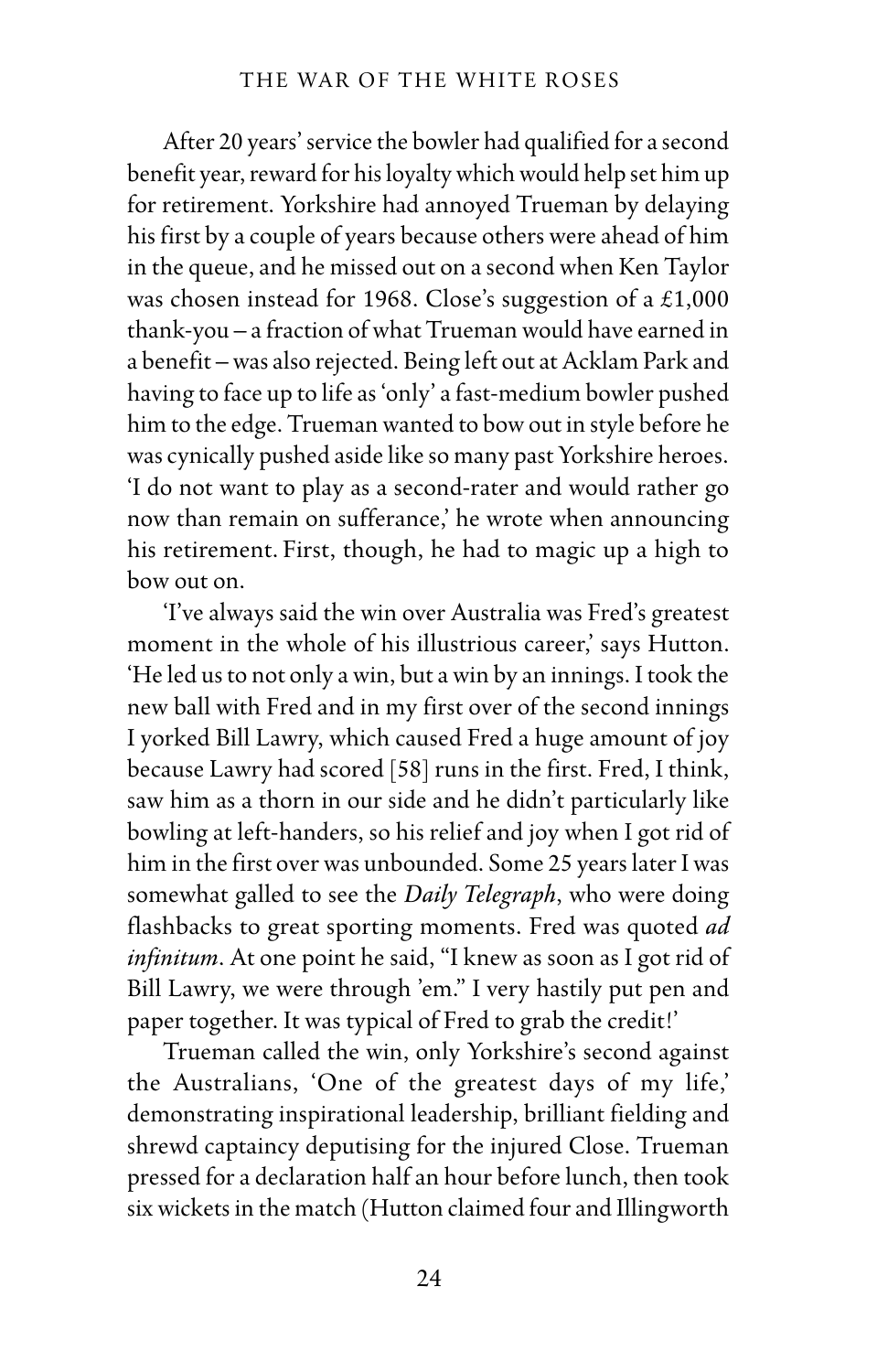eight) and some brilliant catches including a one-handed effort to remove Doug Walters as the Australians were bowled out twice. He even ran Ian Chappell out from extra cover. It just highlighted to Trueman what he had known all along – he was cut out for this captaincy lark. Yorkshire won four and drew the other three matches he took charge of in 1968. In all he led his county 31 times, winning 16 and losing four.

Having ended the season a champion, in November Trueman informed Yorkshire's president Sir William Worsley he was retiring. Worsley tried to talk him out of it, arguing Trueman had plenty of good years left in him – two, the player reckoned – adding, 'We're holding a meeting next week and there's every likelihood you will be offered the captaincy.' It was the first Trueman had heard of it. As far as he was concerned, 'It is more coveted than the captaincy of England!'

The offer had come too late. Trueman wrote a column for the *Sunday People*, and not for the last time it would be a fly in Yorkshire's ointment. As Trueman spoke to Worsley that Saturday, the early editions were coming off the presses bearing exclusive news of his retirement.

The committee decided to give the club's greatest fast bowler a farewell present of his choosing. Trueman picked a Charles II silver cruet set and Yorkshire bought it for £220, but informed him they had only set aside £100, and he would have to pay the difference. 'There was no ceremony,' Trueman recalled in his autobiography. 'No drinks in the committee room prior to being officially presented with the gift. A committeeman simply handed it over to me one day when I was at Headingley. When I got home and took the cruet set out of the box, I discovered they'd not had it inscribed.'

Yorkshire had seen countless outstanding players retire only for someone to emerge in their place. In 1968 they were confident it would happen again. 'I was the new Fred Trueman!' exclaims Old, approaching his 20th birthday when the news broke. 'He was 5ft 10in, as wide as he was tall, and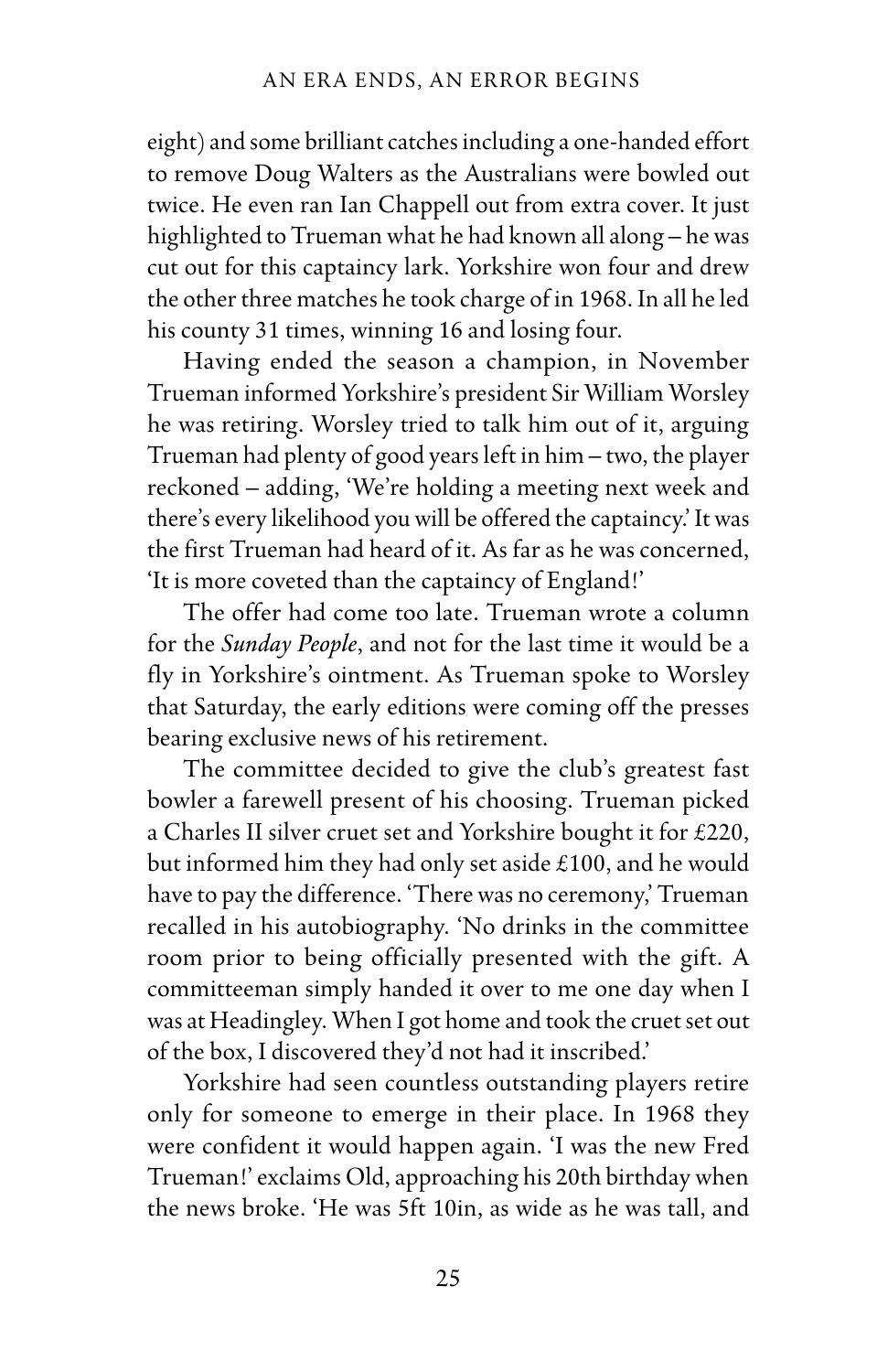there was me 6ft 3in and like a pencil, so we looked exactly alike! Fred's was always regarded as a superb bowling action, mine was always regarded as a good bowling action, so it was a natural thing that I was exactly like Fred but I was totally different. One of Fred's comments was that I was the only person who had to run around in the shower to get wet. I think I was 12 stone wet through. Towards the best years of my career I'd be two-and-a-half to three stone heavier because the muscles had grown, the strength was there.

'In my first couple of games I was seen as a batsman who bowled but I could see that Fred was going to retire and I looked around at who the opposition were as quicker bowlers to take his place. That seemed to be the area in which I could get into the side quickly and the batting would help. But I couldn't bowl the overs Fred had. I bowled well for a certain length of time, but towards the end of the day it was a struggle. I hate to admit it in a way but before I started playing I was more a fan of [Lancashire's] Brian Statham than Fred Trueman. I didn't see the point of running up 25, 30 yards every ball and watching the batsman pick the bat up and watch it go past, whereas with Statham they had to play every ball. That was the type of bowler I wanted to be.'

Had Trueman been the only departure, Old and Co. might well have muddled through. Ken Taylor, a talented artist and former professional footballer, also retired at the end of the season, aged 33. 'It was Ken's time,' says Stott. Only three Championship centuries in the previous seven seasons made Taylor's runs replaceable but with three Test caps and 12,864 runs for Yorkshire his departure further diluted the pool of dressing-room experience. By far the biggest loss was Ray Illingworth's, and again Yorkshire intransigence was to blame for one of the most disastrous mistakes in the club's 150-plus years.

By 1968 Yorkshire were the only first-class county who refused to give their players contracts, only match fees under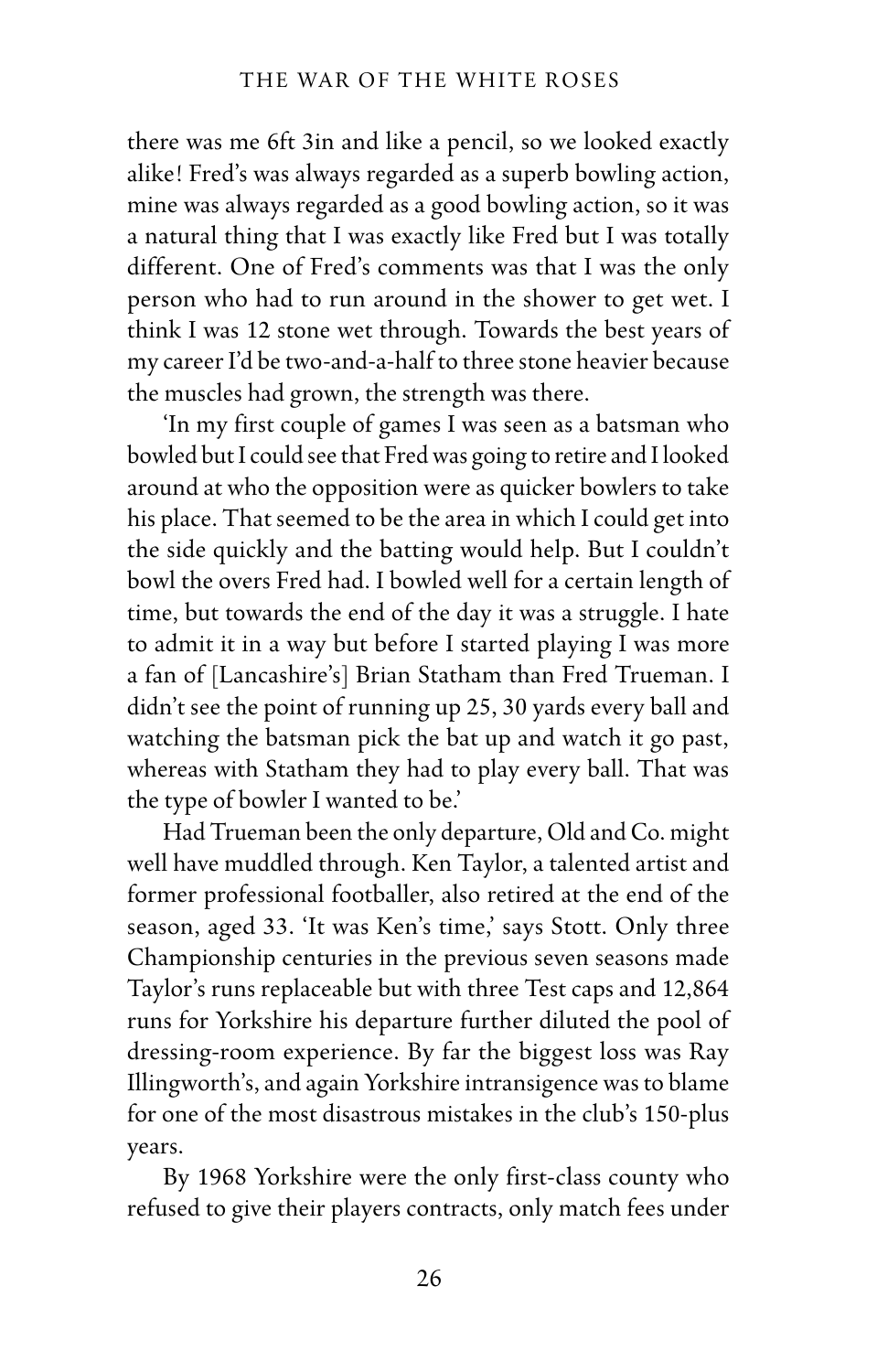an annual gentleman's agreement which, bizarrely, ended during the season, on 31 July. Not only did their players lack security, their pay did not reflect the fact they played for the country's best team even at a time when wages across the sport were low. The committee which ran the club regarded playing for Yorkshire as a privilege and exploited the fact most players saw it the same way. In 1968, Illingworth was hoping for a little better. Converted from a medium-pacer to an offspinner by former Yorkshire bowler Bill Bowes, Illingworth turned himself into a very good batsman, bowler and fielder, but it was as a thinker on the game that he was one of the alltime greats. He had always been aware of his value, Yorkshire forever complacent about it. Like Trueman, Illingworth had only got his cap by threatening to leave – in his case in 1955 – and by 1968, aged 36 with 30 England caps, and a wife and two daughters to think of, it was security more than money he was seeking. The trouble was, he was up against the man he called the 'King of Yorkshire Cricket'.

The uncompromising Brian Sellers became Yorkshire's vice-captain for 1932 but thanks to Frank Greenwood's business commitments he led the side in 29 matches that year. Yorkshire did not lose any. It was no surprise when the cricket committee headed by his father, former player Arthur Sellers Snr, gave him the top job for the following season. Sellers oversaw six Championship titles between 1933 and 1948, joining the club's general committee in 1946. In 1959 he became chairman of the cricket sub-committee, cautioning it would take three years to overturn Surrey's dominance and win back the title. They did it that season. Ted Lester played for Yorkshire from 1945 to 1956 and had a spell as second-team captain before becoming scorer in 1962 until 1988. 'The side just before the war was very dependent on Brian Sellers, who was not a great cricketer but a magnificent leader of men,' he told me when I spoke to him before his death in 2015. 'When Sellers captained the side there was only one person in charge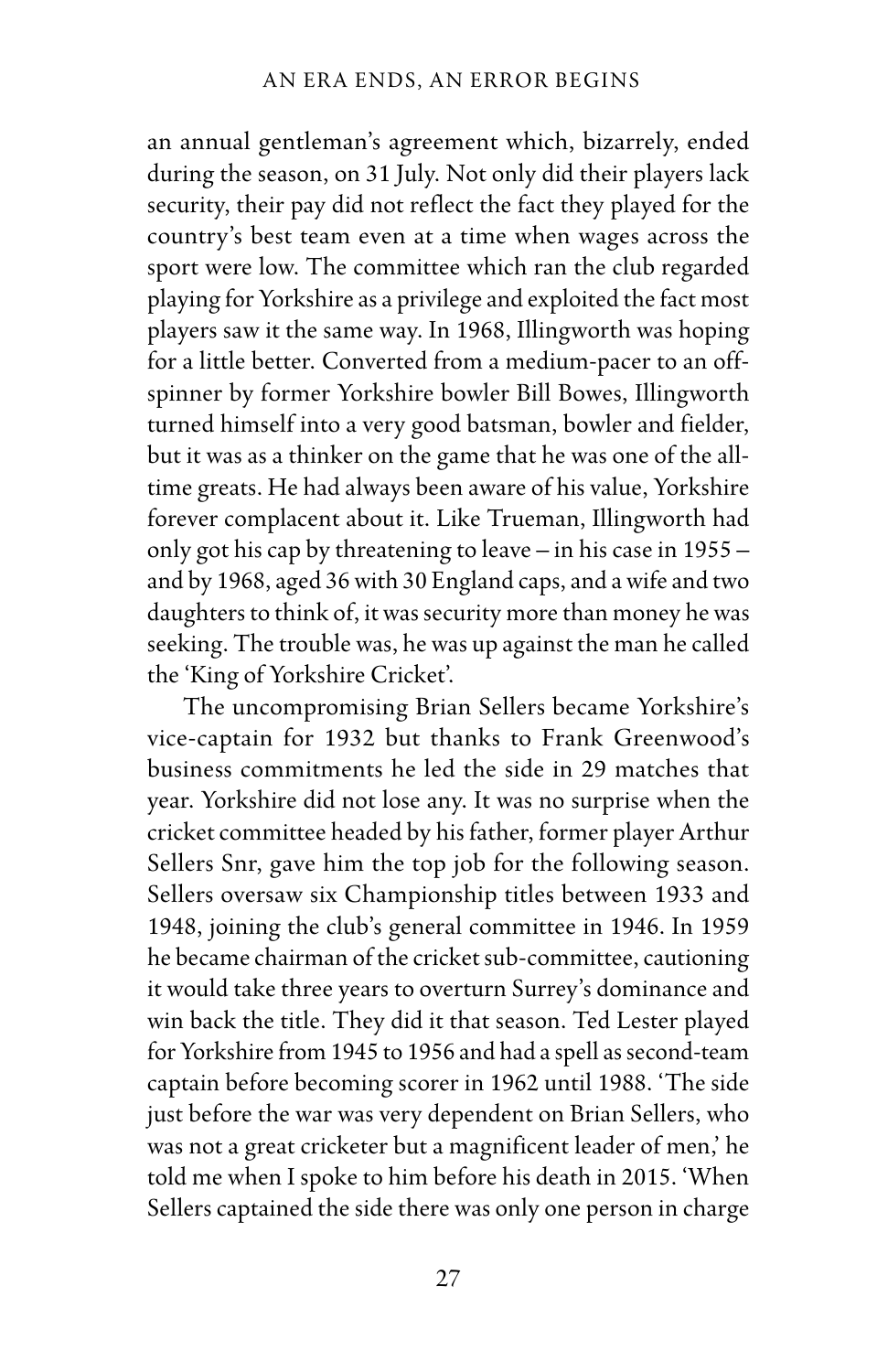– "You do what I say!" If you didn't, you were on your bike. It was a hard game playing under Brian Sellers, but he got the best out of everybody.'

In whatever role he held, Sellers was always passionately devoted to bringing Yorkshire success, and there was no letup in the sergeant major approach when he swapped the dressing room for the committee room. 'Sellers wasn't called "Crackerjack" for nothing,' points out Richard Hutton. 'He could be very crude. When I was having a particularly bad spell he hauled me up and I remember him saying to me, "You call yourself a quick bowler? A quick bowler needs three things – length, pace and direction. You've got bugger all!" That didn't leave my soul with much hope.

'In a [1964] match at Portsmouth in which I got five wickets in one innings and we won the match, the heel fell off my boot as I was bowling and I finished the job in borrowed boots. When we got back to Headingley the next day Sellers hauled me into the office and said, "I hear you had to borrow a pair of boots? As a quick bowler you should always be travelling with two pairs of boots." I found it hard to afford one! Not a word of congratulation about the wickets and winning the match, but a bollocking for not having a back-up pair of boots! That's how it was. There was a fear element. If you were in the field and Sellers suddenly appeared on the ground the word would go round and we went up a couple of notches, licking the palms of our hands, to show how keen we were.'

In 1963 with Close, Trueman and Phil Sharpe playing for England against West Indies, Illingworth captained Yorkshire four times, winning two matches comprehensively and drawing one. So far down the pecking order and in demand with England himself, five years on he had not taken charge again. The idea of challenging himself as captain was tempting, and he was aware other counties were prepared to offer that opportunity as well as a contract. Perhaps as a result of Sellers's brutally autocratic style, Illingworth was also surprisingly insecure.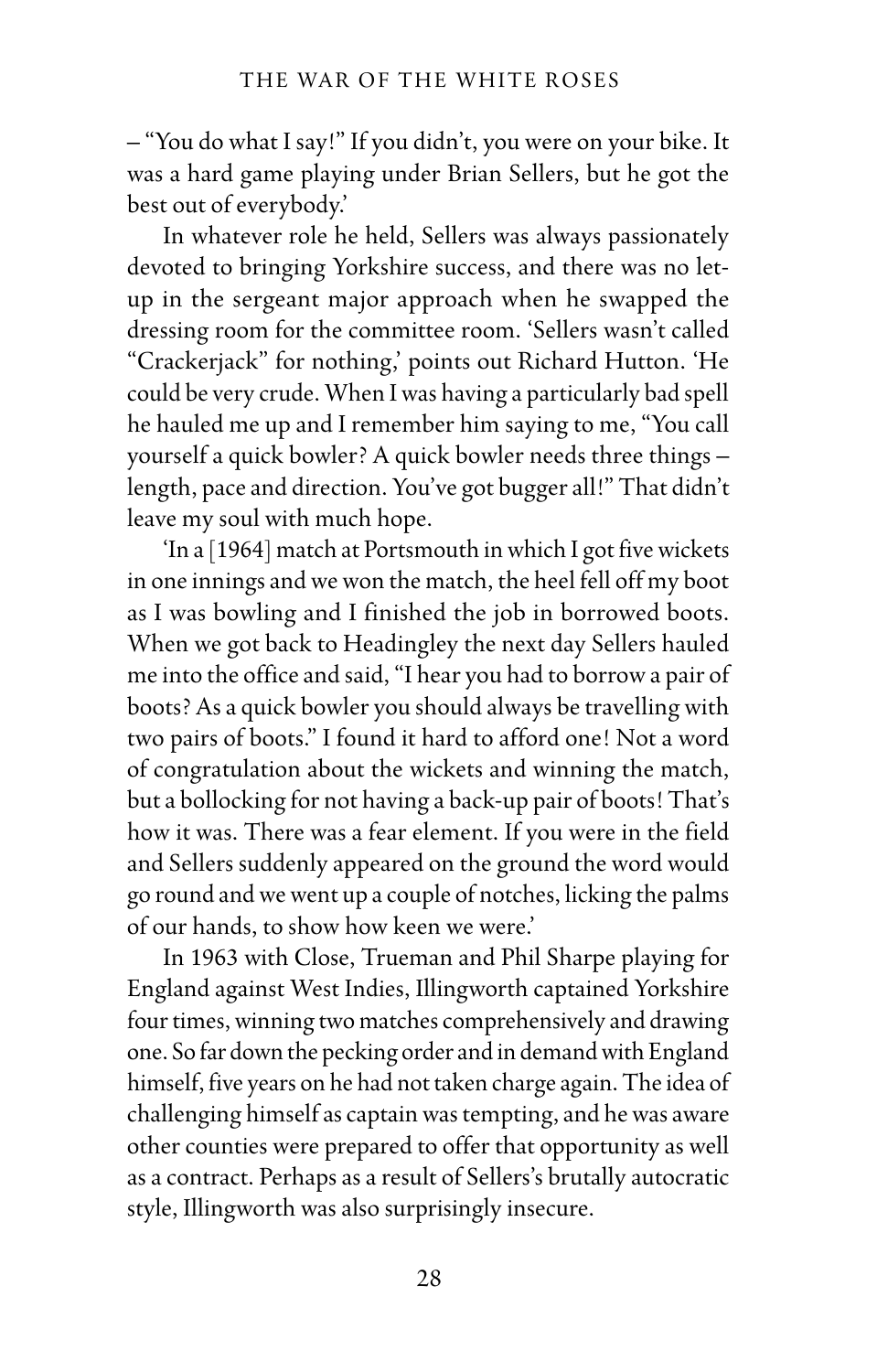'Geoff Cope was Illingworth's replacement when he was away with England and in that season Geoff finished at the top of the national [bowling] averages,' Hutton explains. 'From the bowling point of view it felt as if we'd never been without Illingworth. I think Illingworth felt as if his future might be in jeopardy, which was a strange thing for him to feel because he was almost a regular in the England side and a vital part of Yorkshire's machinery. But he insisted on a contract and was told by the committee, "We don't give contracts and you can either take it or leave it." So he left it. Presumably Yorkshire wanted to keep the situation as flexible as possible to get rid of players who weren't pulling their weight because there would be such a queue of other players waiting to get into the team. There were so many cricketers being produced by Yorkshire at the time that they could virtually populate the whole of the Leicestershire team! The future crops weren't quite as effective, as it turned out.'

As the starting point of a negotiation he hoped would end in a two-year contract, Illingworth asked for three. He was confident he could perform for that long but, having done some coaching alongside Arthur Mitchell, reasoned if he lost his place he could contribute off the field for the remainder. 'He thought he'd got several of the other players to agree with him but when it came to it nobody backed him up!' says Old. There were no negotiations. Sellers refused to yield to what a club statement laughably referred to as 'a pistol at the head'. At Bradford Park Avenue in August Illingworth handed in his letter of resignation and waited to hear what the committee would make of it at their next meeting. He had good reason to believe they might be sympathetic, but the matter never got that far thanks to Sellers. Illingworth reckoned it was a quarter of an hour after he handed in the letter that Bill Bowes, covering the team for the *Yorkshire Evening Post,* informed the spinner he had been asked to speak to him on behalf of the press about his departure. Illingworth's sympathetic team